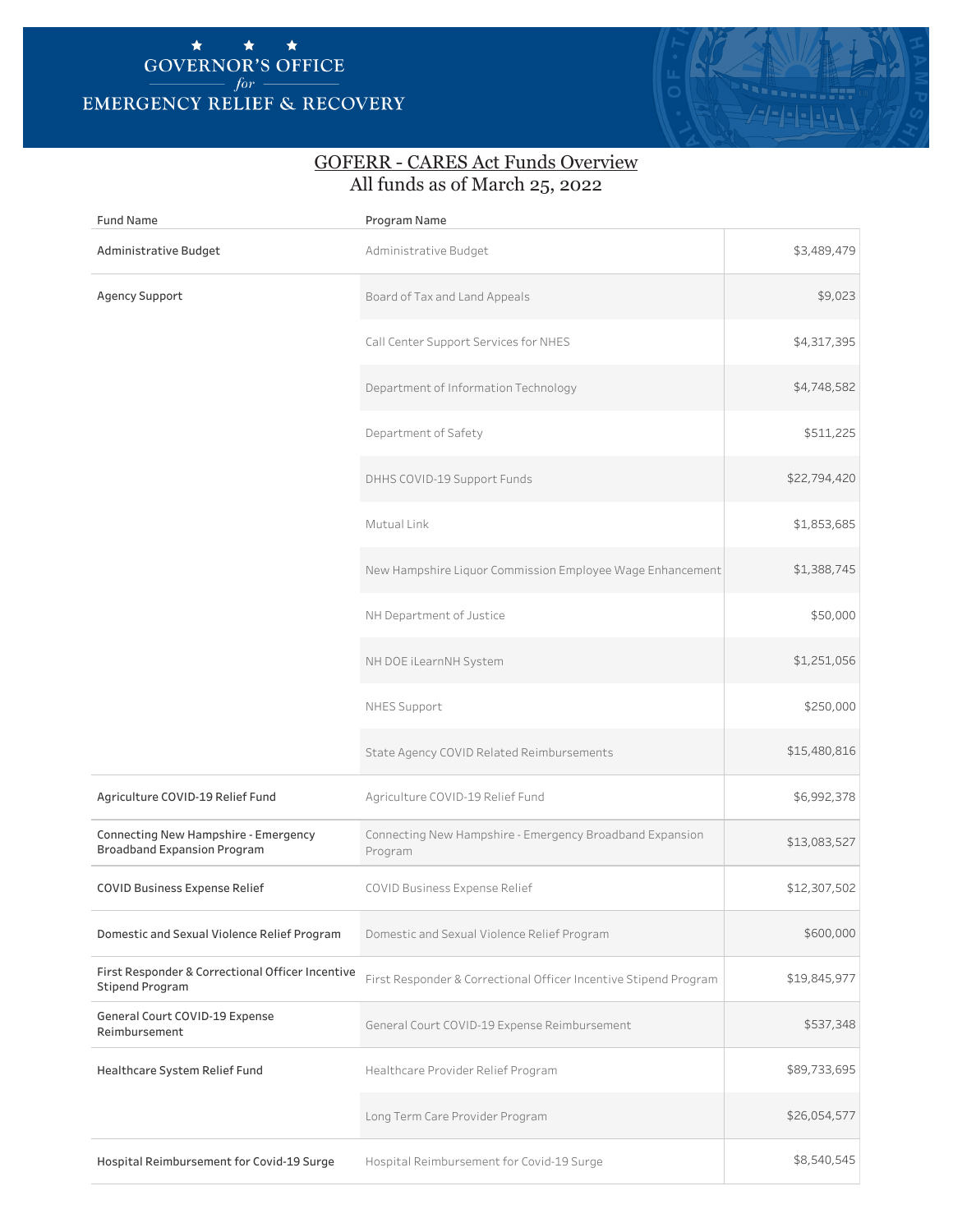| <b>Fund Name</b>                                                                     | Program Name                                                                         |              |
|--------------------------------------------------------------------------------------|--------------------------------------------------------------------------------------|--------------|
| Housing Relief Fund                                                                  | Housing Relief Fund                                                                  | \$14,952,550 |
| Inter-City Transportation Program                                                    | Inter-City Transportation Program                                                    | \$7,500,000  |
| Lions Camp Pride NH                                                                  | Lions Camp Pride NH                                                                  | \$26,121     |
| Live Venue Relief Program                                                            | 2021 Live Venue Relief Program                                                       | \$1,493,017  |
|                                                                                      | Live Venue Relief Program                                                            | \$12,078,762 |
| Lodging Relief Program                                                               | Lodging Relief Program                                                               | \$375,000    |
| Long Term Care Relief                                                                | Long Term Care Relief                                                                | \$7,667,500  |
| Long Term Care Stabilization Program                                                 | Long Term Care Stabilization Program                                                 | \$98,145,900 |
| Main Street Relief Fund                                                              | Main Street Relief 2.0                                                               | \$99,200,579 |
|                                                                                      | Self Employed Livelihood Fund (SELF)                                                 | \$39,580,833 |
| Mental Health and Substance Use Disorder<br>(SUD) Support and Relief Fund For Adults | Additional Substance Use Disorder (SUD) Associated Programs                          | \$2,068,485  |
|                                                                                      | Mental Health and Substance Use Disorder (SUD) Support and<br>Relief Fund for Adults | \$3,372,374  |
| Municipal & County COVID-19 Cost<br>Reimbursement Program                            | County COVID-19 Cost Reimbursement Program                                           | \$8,000,000  |
|                                                                                      | Municipal COVID-19 Cost Reimbursement Program                                        | \$30,599,424 |
| New Hampshire Access To Justice Fund                                                 | Judicial Council Programs                                                            | \$1,553,345  |
|                                                                                      | Safer Courthouses Program                                                            | \$1,515,660  |
| New Hampshire Childcare Recovery and<br>Stabilization Program (CCRSP)                | New Hampshire Childcare Recovery and Stabilization Program<br>(CCRSP)                | \$34,804,818 |
| New Hampshire COVID Community Support<br>Program                                     | New Hampshire COVID Community Support Program                                        | \$477,291    |
|                                                                                      | Office of Child Advocate                                                             | \$12,135     |